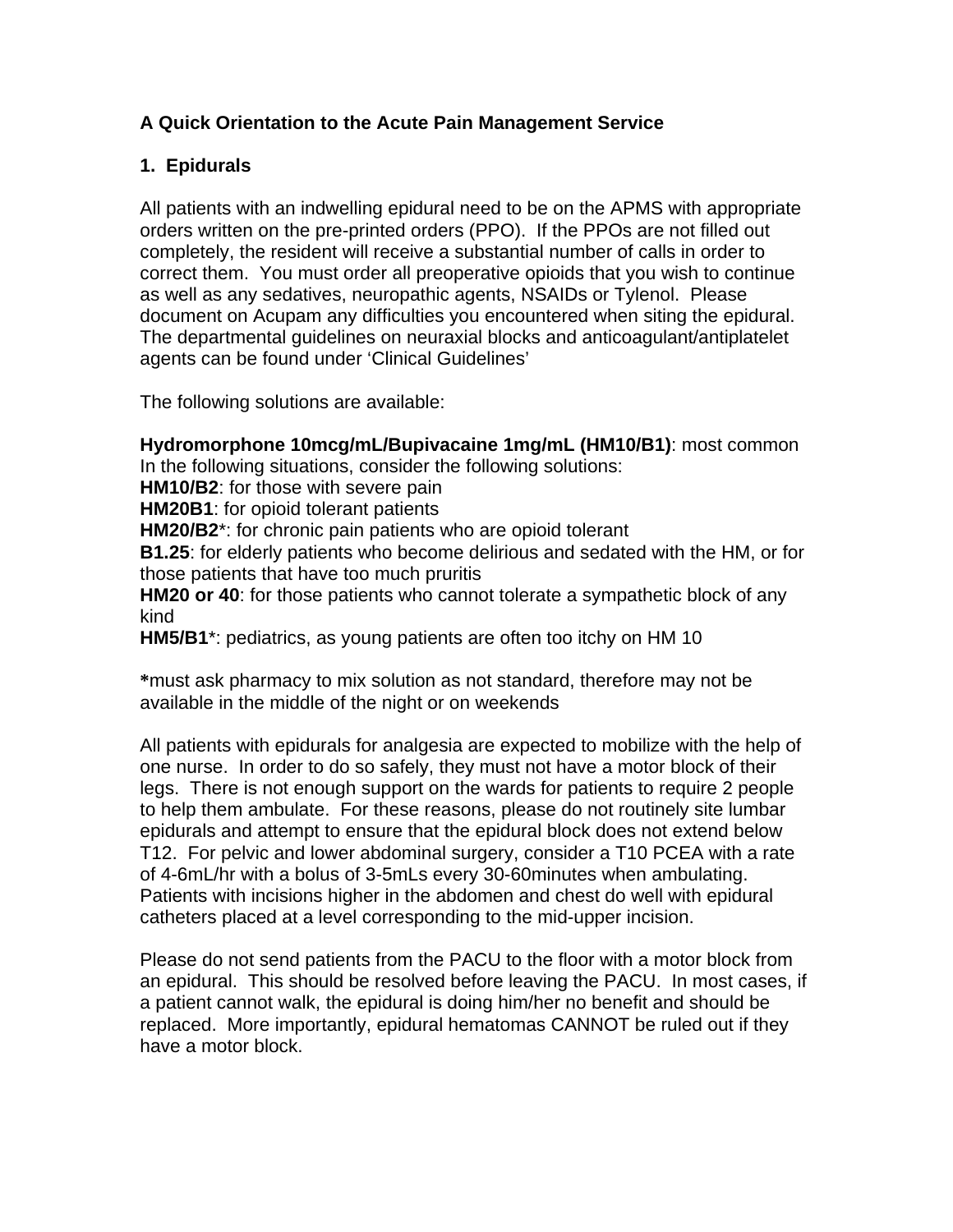Epidurals for most patients should not inhibit their ability to walk. If they cannot get out of bed due to leg weakness, then this should be addressed immediately. If your patient has a neurological abnormality and you feel an MRI is indicated to rule out a hematoma,

 1. Attending APMS/Anesthesiologist to discuss concerns with Attending Surgeon or MRP covering

 2. Surgeon and Anesthesiologist must agree that risks of potential clip movement is acceptable compared to risk of neuraxial hematoma. Note: All internal clips in KGH are titanium, therefore MRI compatible

3. Anesthesiologist to discuss with neuroradiologist and request MRI.

 4. MRI will ensure that all internal staples and clips are properly documented by nursing on the OR record

 5. Epidural to be removed by anesthesiologist as it is not MRI compatible. Coagulation profile must be taken into consideration and treated appropriately.

 6. All skin staples are stainless steel (although they are MRI compatible, there is concern that they may heat initially) therefore must be removed by the surgical service and replaced with steristrips or sutures without delaying MRI.

 7. MRI will be interpreted by neuroradiologist immediately upon completion of scan and neurosurgeon consulted depending on result. Neuroradiologist should review MRI with APMS/Anesthesiology Attending Staff

Gynecologic oncology and general surgery patients are often placed on q8h heparin post operatively for DVT prophylaxis as per ACCP guidelines. If using epidural analgesia in these patients, avoid concurrent use of other medications affecting clotting such as ASA and NSAIDs. If the epidural is functioning, there is little need for NSAIDs. They may be used once the epidural is removed.

Liver resection patients often have a high INR on POD #1 and 2. This usually resolves without treatment by POD #4-5. The surgeons use the trends of the INR in assessing and evaluating liver function. If you feel FFP or Vitamin K is indicated for your patient, please discuss with the attending surgeon prior to ordering. They should be aware of your concerns and they need to alter their evaluation of liver function if exogenous products have been given.

Foley catheters are not needed just because patients have an epidural. If the patient can walk, he/she can probably void.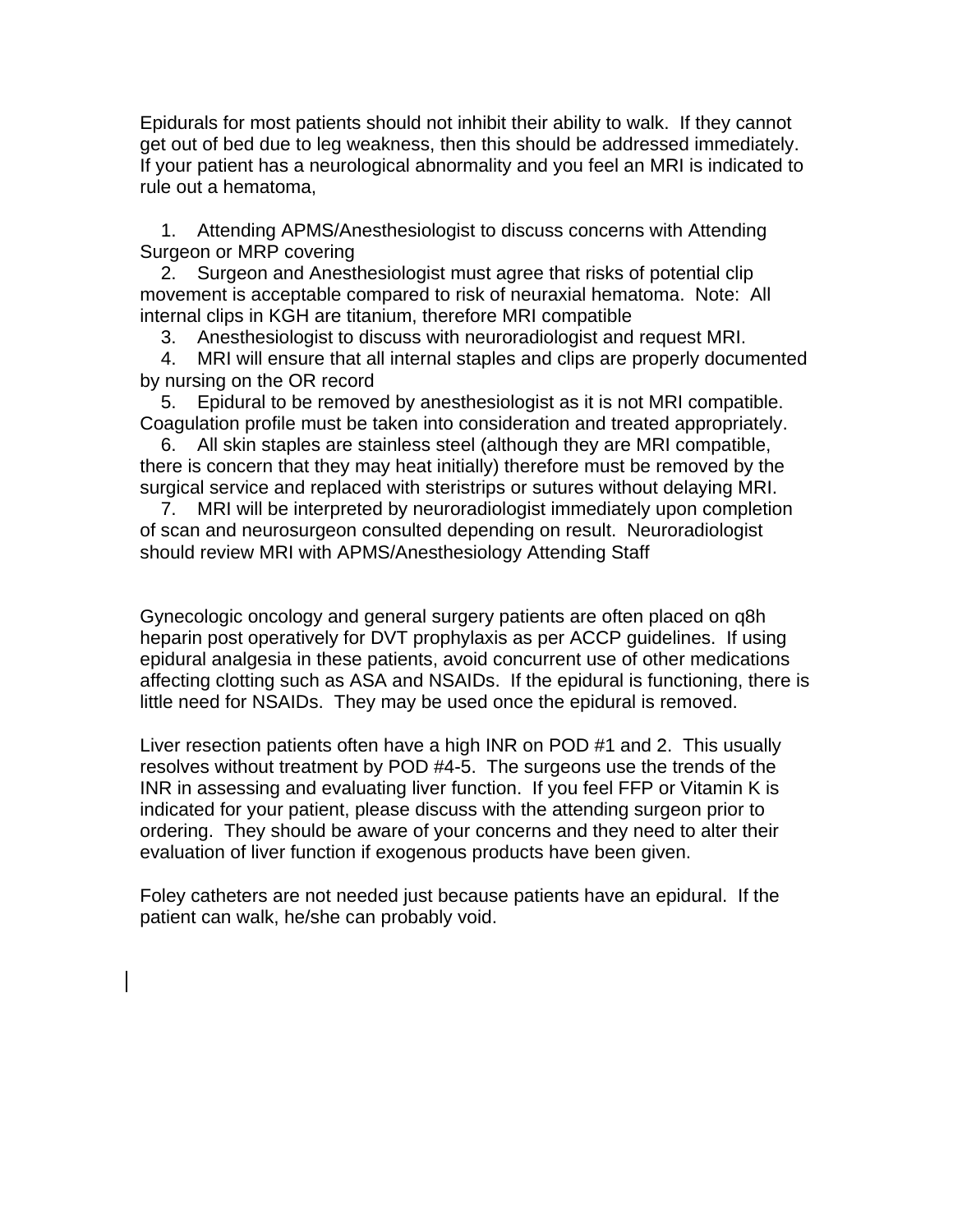### **2. IV-PCA**

The standard solutions are:

#### **Morphine 2.5mg/ml Hydromorphone 0.5mg/ml Fentanyl 50mcg/ml\***

**\***must ask pharmacy to mix solution as not standard, therefore may not be available in the middle of the night or on weekends.

As with epidurals, please place the patient in ACUPAM, fill out the appropriate PPO and ensure that any appropriate pre-operative opioids, sedatives, sleeping pills, etc. are reordered. If any patient has a PCA or an epidural, the APMS prescribing restrictions are in place which means that ONLY APMS can order analgesics (including NSAIDs and Tylenol), neuropathic pain adjuncts and sedatives,

When initiating a PCA on a patient with the dual line IV system (BD Nexiva IV catheter), please ensure the additional port is capped off with a dead end cap to prevent an additional line from being attached. The additional line is distal to the backflow valve and therefore would have no safety mechanism to prevent opioid accumulation in the line and could inadvertently lead to a large opioid bolus..

Most TKA patients are receiving a PCA for the first night with good results. As the THA patients do not appear to have as much pain, not all THA patients are using a PCA substantially. Those patients that have significant preoperative pain requiring opioids, additional analgesic agents or have neuropathic pain symptoms seem to be a subset that does appreciate a PCA on the first night. Other patients for THA may do well with appropriate nurse administered analgesia. All THA and TKA patients are aiming to go home on POD #2 or 3. In order to meet that goal, the surgeons would like to have the PCA stopped in morning of POD #1. If you feel it is in the patients' best interest and if they are able to manage adequately on oral opioids, then we should strive to follow this timeline. The nurses are extremely stretched and are unlikely to be able to help mobilize the patient who is hindered by a PCA. These patients must mobilize and are more likely to manage it without an IV and PCA attached to them.

The orthopedic surgeons are all in agreement with NSAID use in total joint arthroplasty patients if there are no contraindications.

Consider decreasing ropivacaine in the Periarticular Infiltration solution for those <60kg and/or >80yrs old. The ropivacaine is supplied as 300mg in 120ml (0.25%). It is our practice to add 300mcg of epinephrine to all solutions. Additional medications such as morphine 5-10mg and ketoralac 15-30mg can be added where indicated. The remaining morphine from the epimorph vial is a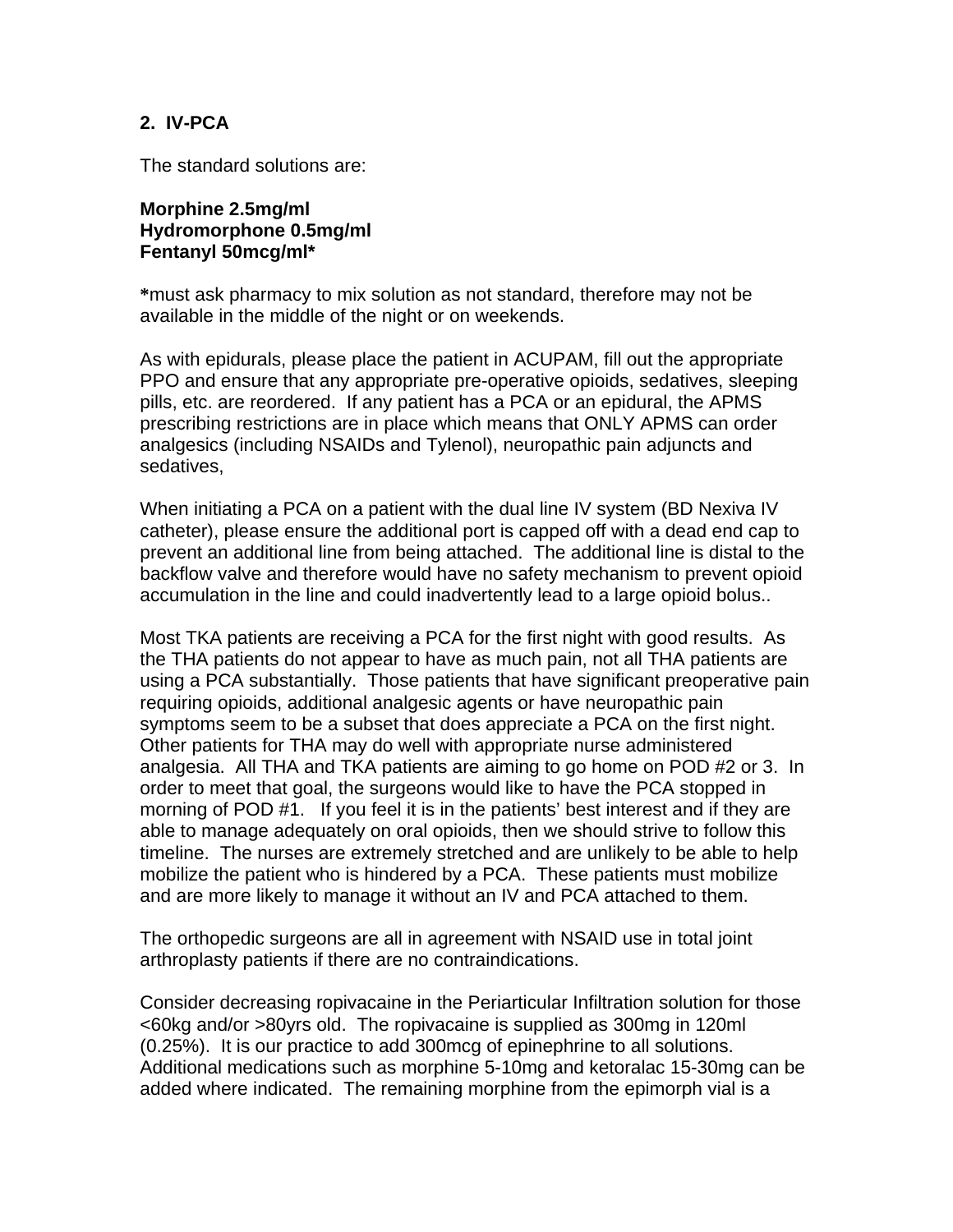convenient amount (5mg) and minimizes wastage. Splitting the PAI for bilateral TKAs is ineffective and prevents other regional strategies. Better not to use the PAI and then APMS can do a FNB in PACU.

Please consider the risk of post operative delirium or cognitive dysfunction particularly in our elderly population. If there is a risk that the patient could confuse the nurse call button with the PCA button, then you may want to reconsider this modality in this patient. This is a significant patient safety risk that we see repeatedly. The combination of opioids and Gravol is particularly problematic with regards to post operative cognitive dysfunction

Vaginal hysterectomy and lumbar discectomy patients often go home the evening of POD#1, so in these cases an IV PCA is rarely indicated.

For patients on very high doses of chronic opioids, you may consider a PCA with an opioid and ketamine together as an opioid-sparing technique. The staff on APMS can assist you in ordering this. Again, as this is a special solution, it is unlikely that pharmacy will be able to mix it up on weekends or nights.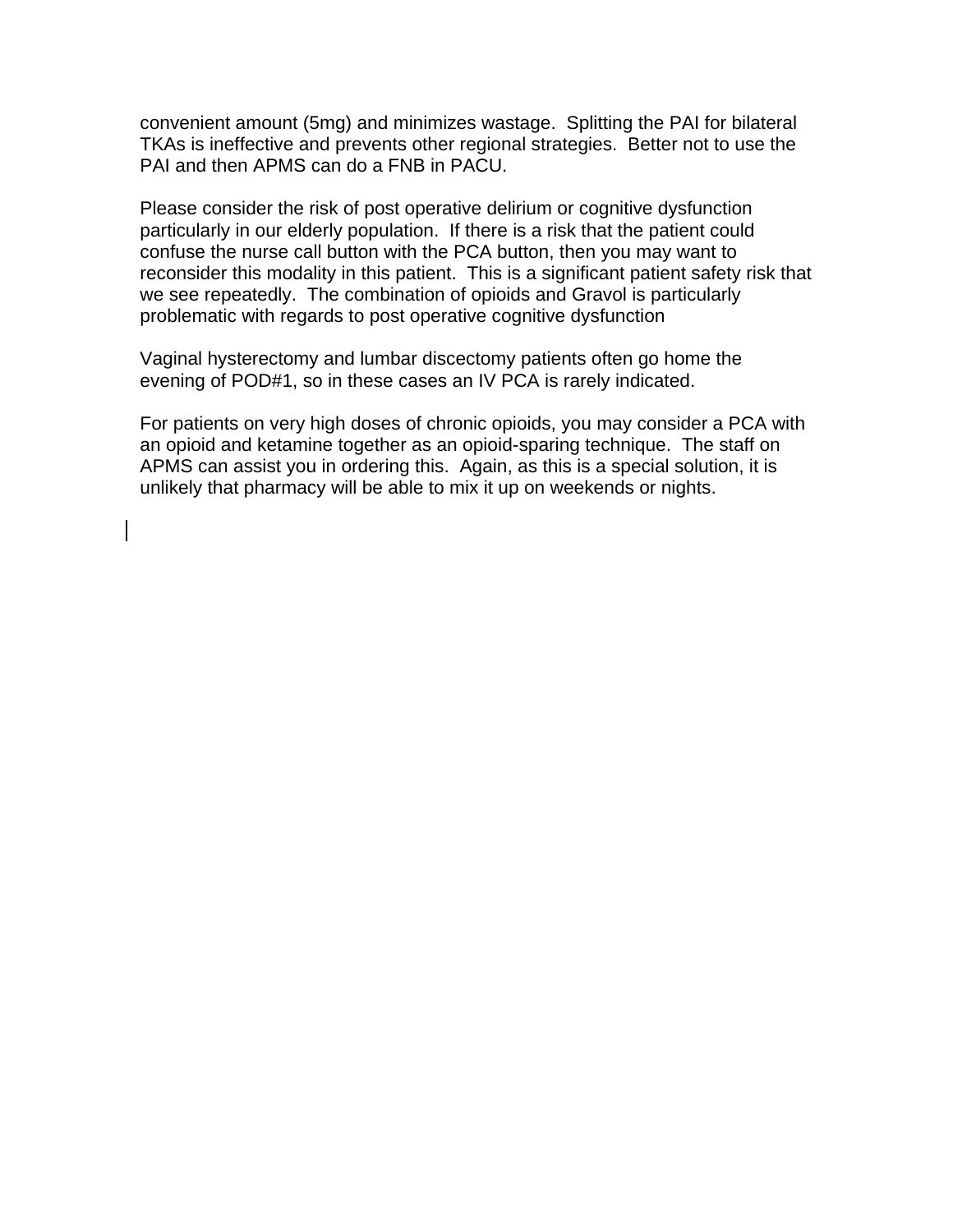## **3. Intrathecal Opioids:**

Our policy is to monitor these patients for 24hrs post epimorph. If you are considering discharging your patient home, you must write a specific order that overrides this policy.

The policy for post operative monitoring patients with intrathecal opioids was developed based on a literature review of 100mcg of epimorph and its complications. If you are considering using more than this dose, you must ensure that the patient is appropriately monitored given the increased risk of respiratory depression.

All patients who have received epimorph should have the appropriate PPO filled out and should be added to ACUPAM as this is a medication that lasts beyond the surgical and PACU time and therefore the patient and his/her response to this medication should be followed-up. The APMS team will see him/her in the morning.